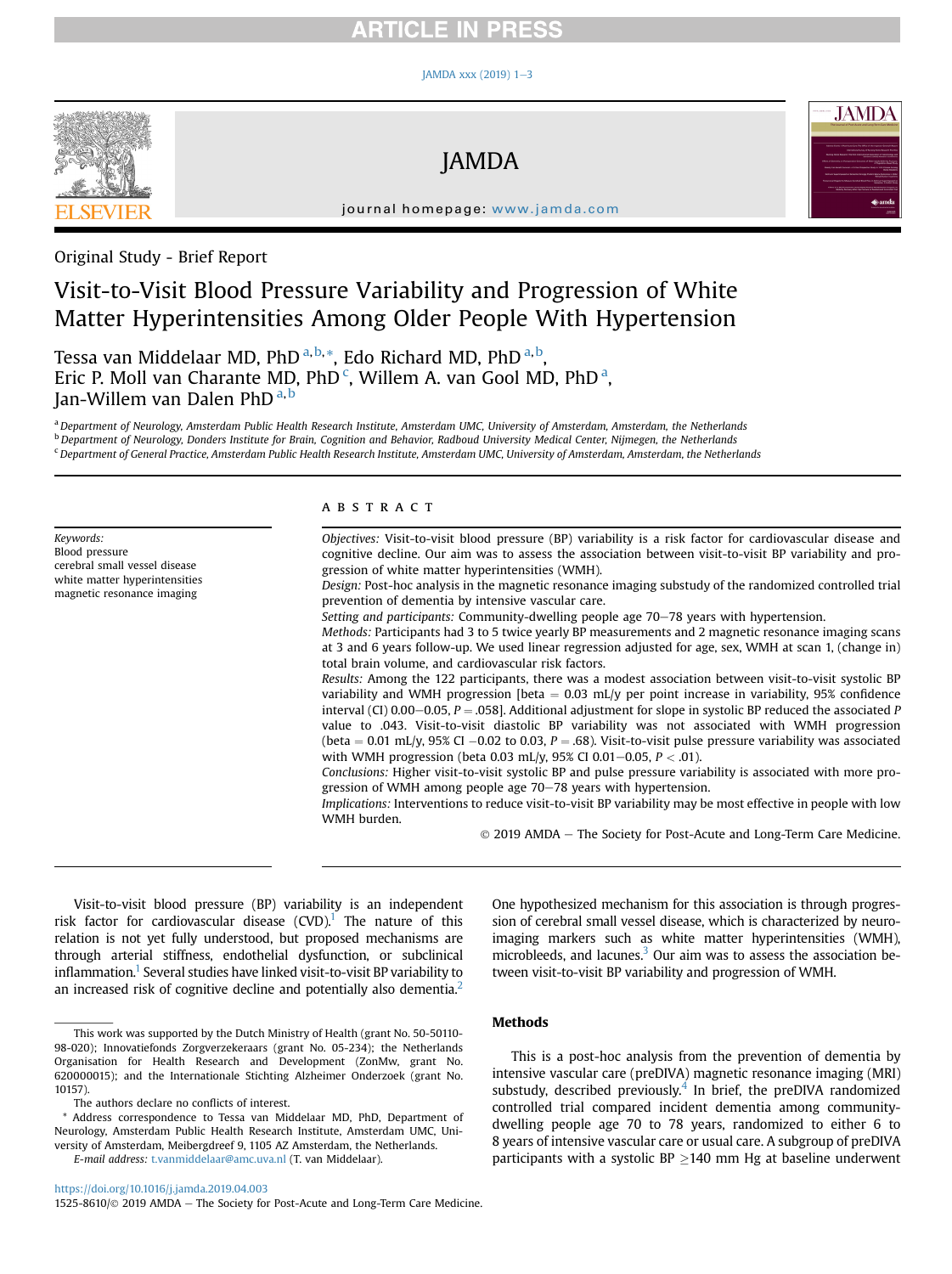## **ARTICLE IN PRESS**

<span id="page-1-0"></span>2 T. van Middelaar et al. / JAMDA xxx (2019) 1-3



Fig. 1. Flowchart.

MRI. Ethical approval was obtained from the local institutional review board and informed consent was obtained.

At baseline and after 2, 4, 6, and 7 to 8 years, BP was recorded as the mean of 2 measurements, in sitting position, using a standard protocol with an automated monitor. Sociodemographics, medical history, medication use, body mass index, and cholesterol were also obtained. At 3 and 6 years follow-up, an MRI scan was done. MRI included 3D 3T T1-weighted (1.1  $\times$  1.1  $\times$  1.2 mm<sup>3</sup>) and fluid-attenuated inversion recovery (FLAIR; 1.1  $\times$  1.1  $\times$  1.2 mm<sup>3</sup>) sequences.<sup>[4](#page-2-0)</sup> WMH was automatically segmented from FLAIR sequences<sup>3</sup> and total brain volume (TBV) was derived from Statistical Parametric Mapping 12 (Wellcome Trust Centre for Neuroimagin at University College London)[.6](#page-2-0)

Visit-to-visit BP variability was defined as the systolic coefficient of variation (CV) over all available visits (ie, the standard deviation divided by the mean systolic BP multiplied by 100). Being the result of dividing 2 BP values, the CV is unit less. Participants were included if they had 2 MRI scans with WMH volume available and at least 3 BP measurements, deemed the minimum to calculate variability. WMH progression was normally distributed. The association between visit-to-visit BP variability and WMH progression (volume at scan 2 minus scan 1) was analyzed using linear regression. Model 1 was unadjusted, model 2 adjusted for TBV at scan 1, change in TBV during follow-up, WMH volume at scan 1, sex and age, and model 3 additionally for diabetes mellitus, history of stroke, obesity, total cholesterol, and smoking. Results are presented for model 3, unless stated otherwise. In sensitivity analyses, we additionally adjusted for trend in systolic BP, operationalized as the slope of BP over all available visits, and randomization group. Other sensitivity analyses were done using CV of diastolic BP and of pulse pressure (that is, the difference between systolic and diastolic BP), systolic and diastolic BP at baseline, slope in systolic BP, and age. Subgroup analyses stratified for antihypertensive medication use, systolic BP at baseline (divided at the median), history of CVD, and WMH volume at scan 1 (divided at the median). All analyses were performed using R studio v 3.4.3 (RStudio, Inc., Boston, MA).

#### Results

Of the 195 participants in the preDIVA MRI substudy, 122 were included (Figure 1). Baseline characteristics of the included and excluded participants were comparable (Table 1). Mean age of the

| ۰. |  |  |
|----|--|--|

Ta

| Excluded<br>Participants<br>$(n = 73)$ | Included<br>Participants<br>$(n = 122)$ | P Value |
|----------------------------------------|-----------------------------------------|---------|
| 74.1 (SD 2.5)                          | 73.8 (SD 2.5)                           | .41     |
| 34 (46.6%)                             | 58 (47.5%)                              | 1.00    |
| 161.7 (SD 16.3)                        | 161.2 (SD 15.1)                         | .82     |
| 85.0 (SD 11.0)                         | 84.6 (SD 9.4)                           | .80     |
| 32 (43.8%)                             | 49 (40.2%)                              | .66     |
| 27.4 (SD 3.9)                          | 26.3 (SD 3.5)                           | .05     |
| $5.6$ (SD 1.2)                         | $5.5$ (SD $1.2$ )                       | .54     |
| 6(8.2%)                                | 10(8.2%)                                | 1.00    |
| 7(9.6%)                                | 11 (9.0%)                               | 1.00    |
| 5(6.8%)                                | 8(6.6%)                                 | 1.00    |
| 17 (23.3%)                             | 22 (18.0%)                              | .47     |
|                                        |                                         |         |
| 931.7                                  | 959.7                                   | .51     |
| $[892.8 - 1019.4]$                     | $[910.0 - 1038.4]$                      |         |
| $7.3$ [3.8-11.2]                       | $6.1$ [3.5-11.1]                        | .60     |
|                                        |                                         |         |

TIA, transient ischemic attack.

Data are presented as mean (SD), median [IQR], or number (percentage).

included participants was 73.8 [standard deviation (SD) 2.5] years and 58 (47.5%) were male. Mean systolic BP at baseline was 161.1 (SD 15.1) mm Hg, and during follow-up mean CV of systolic BP was 8.7 (SD 4.3). CV was based on 4 BP measurements in 89.3% of participants  $(n = 109)$ . Scan 1 took place 41 [interquartile range (IQR) 38–43] months after preDIVA baseline assessment and scan 2 after 74 (IQR 72 $-77$ ) months. Median WMH volume was 6.1 mL (IQR 3.5 $-11.1$ ) at scan 1 and 8.0 mL (IQR  $4.4-13.6$ ) at scan 2, with a progression of  $0.53$  mL/y (IQR  $0.15-1.05$ ).

One point increase in CV of systolic BP was significantly associated with 0.043 mL/y [95% confidence interval (CI) 0.015-0.072,  $P = .003$ ] WMH progression in model 1 (unadjusted). The association was also significant in model 2 (beta =  $0.027$  mL/y, 95% CI 0.001-0.054,  $P = .042$ ), when adjusted for TBV at scan 1, change in TBV during follow-up, WMH volume at scan 1, sex, and age. Additional adjustment for diabetes mellitus, history of stroke, obesity, total cholesterol, and smoking (model 3) reduced significance (beta  $= 0.026$  mL/y, 95%  $CI - 0.001$  to  $0.053$ ,  $P = .058$ ; Table 2). With additional adjustment for slope in systolic BP, the association between variability and WMH progression was also significant in model 3 (beta  $= 0.027$  mL/y, 95% CI 0.001–0.054,  $P = .043$ ). Adjusting model 3 for randomization group did not influence the association (beta  $= 0.026$  mL/y, 95%CI  $-0.001$  to 0.053,  $P = 0.0564$ ). CV based on diastolic BP was not associated with WMH progression (beta =  $0.006$  mL/y, 95% CI -0.022 to 0.034,  $P = .679$ ), nor when adjusting for slope in diastolic BP. CV based on pulse pressure was associated with WMH progression (beta 0.027 mL/ y, 95% CI 0.009–0.046,  $P = .004$ ), also when adjusted for slope in pulse pressure. Diastolic BP at baseline (beta 0.014 mL/y, 95% CI 0.002–0.026,  $P = .023$ ) and slope in systolic BP (beta 0.025 mL/y, 95%)

| Table 2                           |  |  |
|-----------------------------------|--|--|
| Associations With WMH Progression |  |  |

| Independent Variable       | Beta (95% CI)                 | P Value |
|----------------------------|-------------------------------|---------|
| Systolic BP variability    | $0.026$ ( $-0.001$ to 0.053)  | .058    |
| Diastolic BP variability   | $0.006$ ( $-0.022$ to 0.034)  | .679    |
| Pulse-pressure variability | $0.027(0.009 - 0.046)$        | .004    |
| Systolic BP at baseline    | $0.007$ (-0.001 to 0.014)     | .082    |
| Diastolic BP at baseline   | $0.014(0.002 - 0.0262)$       | .023    |
| Slope in systolic BP       | $0.025(0.004 - 0.046)$        | .021    |
| Age                        | $-0.002$ ( $-0.051$ to 0.048) | .941    |
|                            |                               |         |

Data are presented for model 3; adjusted for TBV at scan 1, change in TBV during follow-up, WMH volume at scan 1, sex, age (except for the analyses on age), diabetes mellitus, history of stroke, obesity, total cholesterol, and smoking.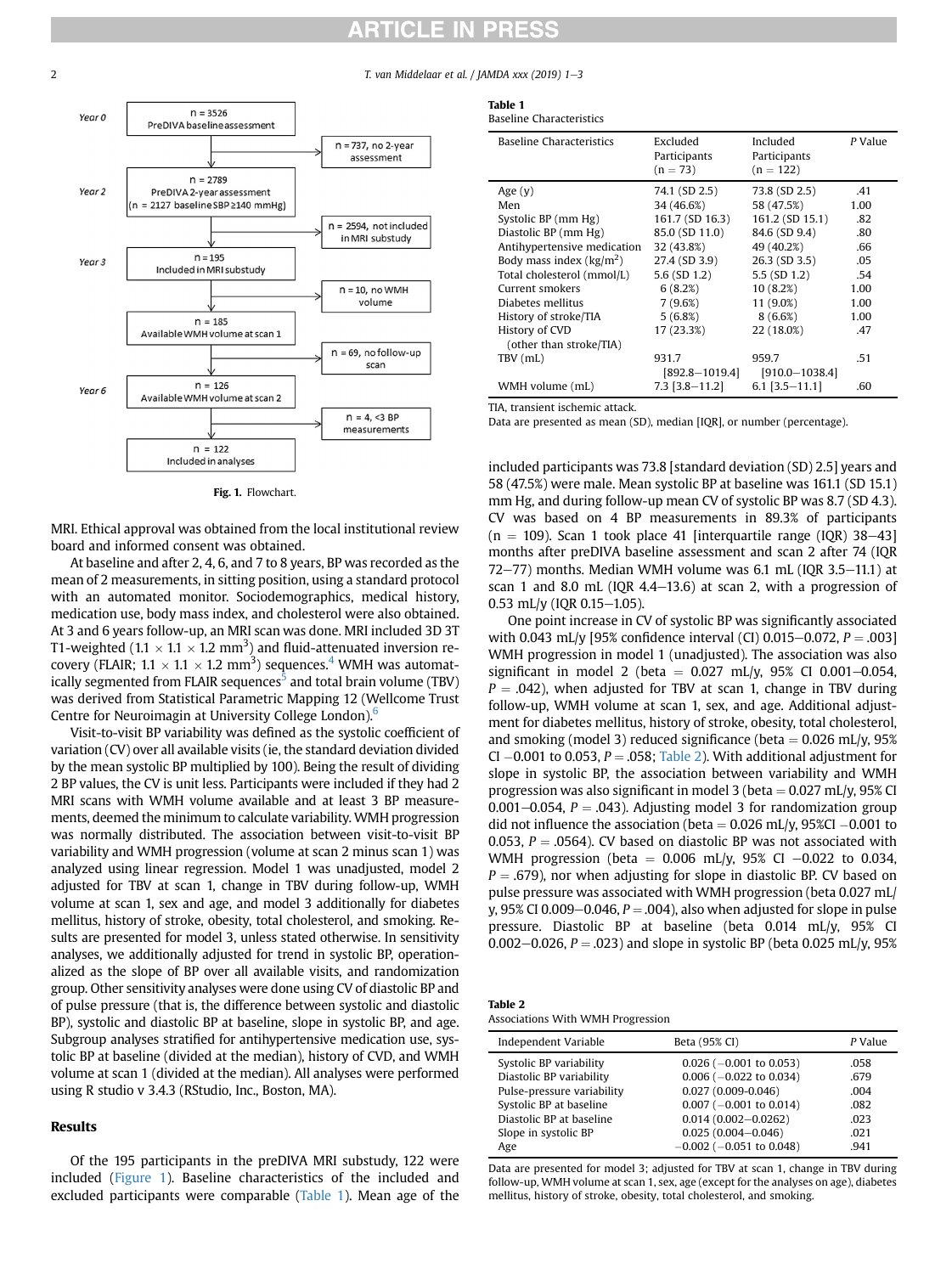## **ARTICLE IN PRESS**

<span id="page-2-0"></span>CI 0.004–0.046,  $P = .021$ ) were significantly associated with WMH progression, but systolic BP at baseline and age were not ([Table 2\)](#page-1-0).

Subgroup analyses showed a stronger association of systolic BP variability and WMH progression among participants without antihypertensive medication at baseline (beta  $= 0.03$  mL/y, 95% CI 0.00–0.06,  $P = .031$ ), without a history of CVD (beta  $= 0.04$  mL/y, 95%) CI 0.00–0.07,  $P = .028$ ), and participants with a low WMH volume  $(**6.14** mL)$  at scan 1 (beta = 0.03 mL/y, 95% CI 0.01-0.05, P = .005), although the P for interaction of all subgroup analyses was not statistically significant [\(Supplementary Table S1](#page-3-0)).

#### Discussion

Higher visit-to-visit systolic BP and pulse pressure variability was associated with more progression of WMH among communitydwelling people age 70 to 78 years with hypertension. Although strength of the association was slightly attenuated after full adjustment, the effect size remained similar. Diastolic BP variability was not associated with WMH progression.

Our results concur with previous reports on the association between systolic BP variability with WMH. $^{7,8}$  Previous research has focused on WMH volume at 1 point in time, whereas our study assessed the progression of WMH volume over time. WMH progression has been suggested as a mediator in the association between BP variability and cognition/dementia.<sup>3</sup> In the overall preDIVA population, including 2305 participants during an average of 6.4 years of follow-up, we did not find an association between visit-to-visit BP variability and dementia.<sup>9</sup> This discrepancy might be explained by the often mixed pathology of dementia in older people, whereby an association with the vascular component alone does not automatically translate to an association with dementia.<sup>10</sup> Another explanation might be that follow-up was too short to establish an association with dementia.

A high WMH load at the first scan is a strong predictor for WMH progression.<sup>11</sup> Interestingly, we found that the association between visit-to-visit BP variability and WMH progression was strongest in participants with lower WMH volumes at scan 1. Although the interaction was not significant and a causal relation is not established, this could indicate that the effect of variability is mainly on the development of new WMH lesions, rather than progression of existing ones. This suggests that interventions to reduce BP variability should target people with a low WMH burden.

A strength of our study is the systematic approach to both the BP measurements and automatic segmentation of WMH volumes on serial 3T MRI. By adjusting for WMH volume at scan 1, we eliminated the effect of the strongest predictor of WMH progression. The CV as a unit automatically accounts for the differences in mean BP between participants. A limitation is the long interval between BP measurements and the limited number of available measurements. This also leaves us unable to adjust for the level of BP control in detail. Selective drop-out of participants with higher morbidity might have influenced our results because 35% of participants did not have a second scan. However, based on characteristics at baseline, selective drop-out was not a major concern. Another limitation is the randomized design of preDIVA, although the intervention did not significantly reduce WMH progression and additional adjustment for randomization group did not change the results. $4$  We assessed people age 70 to 78 years with hypertension at baseline, potentially prohibiting generalizability.

#### Conclusions and Implications

High visit-to-visit systolic BP and pulse pressure variability is associated with more progression of WMH volume. Interventions to reduce variability may be most effective in people with low WMH burden.

#### Acknowledgments

We thank C.E. Miedema and I.M. Steinman for planning and logistics, and A.M. van der Berg and R.D. Snoeks for scanning.

#### References

- 1. [Muntner P, Whittle J, Lynch AI, et al. Visit-to-visit variability of blood pressure](http://refhub.elsevier.com/S1525-8610(19)30334-2/sref1) [and coronary heart disease, stroke, heart failure, and mortality: A cohort study.](http://refhub.elsevier.com/S1525-8610(19)30334-2/sref1) [Ann Intern Med 2015;163:329](http://refhub.elsevier.com/S1525-8610(19)30334-2/sref1)-[338](http://refhub.elsevier.com/S1525-8610(19)30334-2/sref1).
- 2. [Nagai M, Dote K, Kato M, et al. Visit-to-visit blood pressure variability and](http://refhub.elsevier.com/S1525-8610(19)30334-2/sref2) alzheimer'[s disease: Links and risks. J Alzheimers Dis 2017;59:515](http://refhub.elsevier.com/S1525-8610(19)30334-2/sref2)-[526](http://refhub.elsevier.com/S1525-8610(19)30334-2/sref2).
- 3. [Sabayan B, Wijsman LW, Foster-Dingley JC, et al. Association of visit-to-visit](http://refhub.elsevier.com/S1525-8610(19)30334-2/sref3) [variability in blood pressure with cognitive function in old age: Prospective](http://refhub.elsevier.com/S1525-8610(19)30334-2/sref3) [cohort study. BMJ 2013;347:f4600](http://refhub.elsevier.com/S1525-8610(19)30334-2/sref3).
- 4. [van Dalen JW, Moll van Charante EP, Caan MWA, et al. Effect of long-term](http://refhub.elsevier.com/S1525-8610(19)30334-2/sref4) [vascular care on progression of cerebrovascular lesions: Magnetic resonance](http://refhub.elsevier.com/S1525-8610(19)30334-2/sref4) [imaging substudy of the prediva trial \(prevention of dementia by intensive](http://refhub.elsevier.com/S1525-8610(19)30334-2/sref4) [vascular care\). Stroke 2017;48:1842](http://refhub.elsevier.com/S1525-8610(19)30334-2/sref4)-[1848](http://refhub.elsevier.com/S1525-8610(19)30334-2/sref4).
- 5. [Steenwijk MD, Pouwels PJW, Daams M, et al. Accurate white matter lesion](http://refhub.elsevier.com/S1525-8610(19)30334-2/sref5) [segmentation by k nearest neighbor classi](http://refhub.elsevier.com/S1525-8610(19)30334-2/sref5)fication with tissue type priors (kNN-[TTPs\). NeuroImage Clin 2013;3:462](http://refhub.elsevier.com/S1525-8610(19)30334-2/sref5)-[469.](http://refhub.elsevier.com/S1525-8610(19)30334-2/sref5)
- 6. Ashburner J, Friston KJ. Unifi[ed segmentation. Neuroimage 2005;26:839](http://refhub.elsevier.com/S1525-8610(19)30334-2/sref6)-[851.](http://refhub.elsevier.com/S1525-8610(19)30334-2/sref6)
- 7. [Tully PJ, Debette S, Tzourio C. The association between systolic blood pressure](http://refhub.elsevier.com/S1525-8610(19)30334-2/sref7) [variability with depression, cognitive decline and white matter hyper](http://refhub.elsevier.com/S1525-8610(19)30334-2/sref7)[intensities: The 3c dijon MRI study. Psychol Med 2018;48:1444](http://refhub.elsevier.com/S1525-8610(19)30334-2/sref7)-[1453.](http://refhub.elsevier.com/S1525-8610(19)30334-2/sref7)
- 8. [Gunstad J, Cohen RA, Tate DF, et al. Blood pressure variability and white matter](http://refhub.elsevier.com/S1525-8610(19)30334-2/sref8) [hyperintensities in older adults with cardiovascular disease. Blood Press 2005;](http://refhub.elsevier.com/S1525-8610(19)30334-2/sref8) [14:353](http://refhub.elsevier.com/S1525-8610(19)30334-2/sref8)-[358.](http://refhub.elsevier.com/S1525-8610(19)30334-2/sref8)
- 9. [van Middelaar T, van Dalen JW, van Gool WA, et al. Visit-to-visit blood pressure](http://refhub.elsevier.com/S1525-8610(19)30334-2/sref9) [variability and the risk of dementia in older people. J Alzheimers Dis 2018;62:](http://refhub.elsevier.com/S1525-8610(19)30334-2/sref9)  $727 - 735.$  $727 - 735.$  $727 - 735.$
- 10. [Prins ND, Scheltens P. White matter hyperintensities, cognitive impairment](http://refhub.elsevier.com/S1525-8610(19)30334-2/sref10) and dementia: An update. Nature reviews. Neurology  $2015;11:157-165$ .
- 11. [van Leijsen EMC, van Uden IWM, Ghafoorian M, et al. Nonlinear temporal](http://refhub.elsevier.com/S1525-8610(19)30334-2/sref11) [dynamics of cerebral small vessel disease: The run DMC study. Neurology](http://refhub.elsevier.com/S1525-8610(19)30334-2/sref11) 2017:89:1569-[1577](http://refhub.elsevier.com/S1525-8610(19)30334-2/sref11).